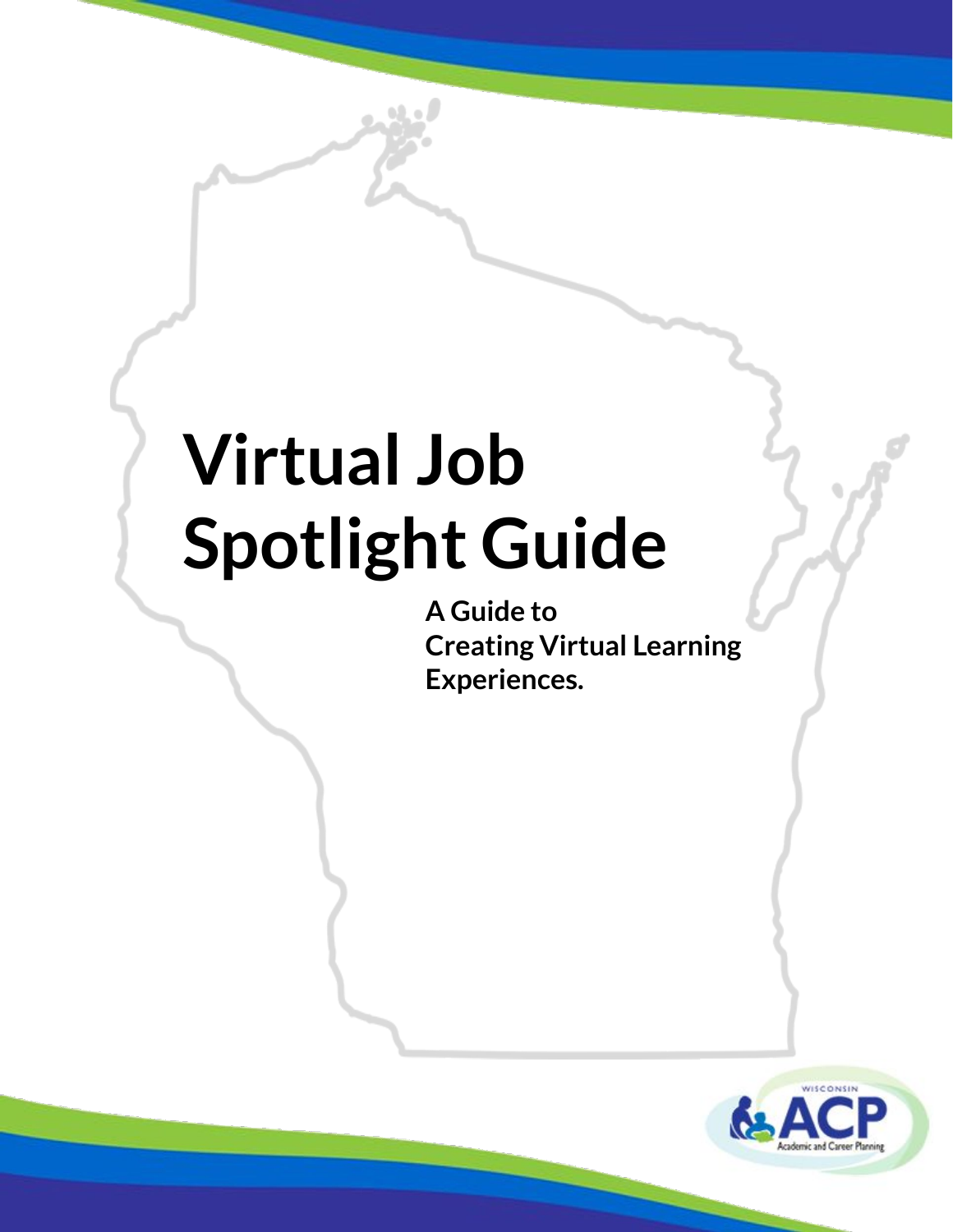**INTRODUCTION** *Page 3*

## **PLANNING & RESOURCES**

Materials *Page 4* Process *Page 5-8*

Technology *Page 9-11*

### **APPENDIX** Appendix A: Supporting Materials/Links *Page 12* Appendix B: Links to YouTube Video Presentations *Page 13*

**This guide was developed in collaboration with CESA 4, Academic Career Planning Directors, Jessie Sloan and Amanda Langrehr with the strong support of the Arcadia School District & Academic Career Planning Coordinator, Jennifer Pinnow.**



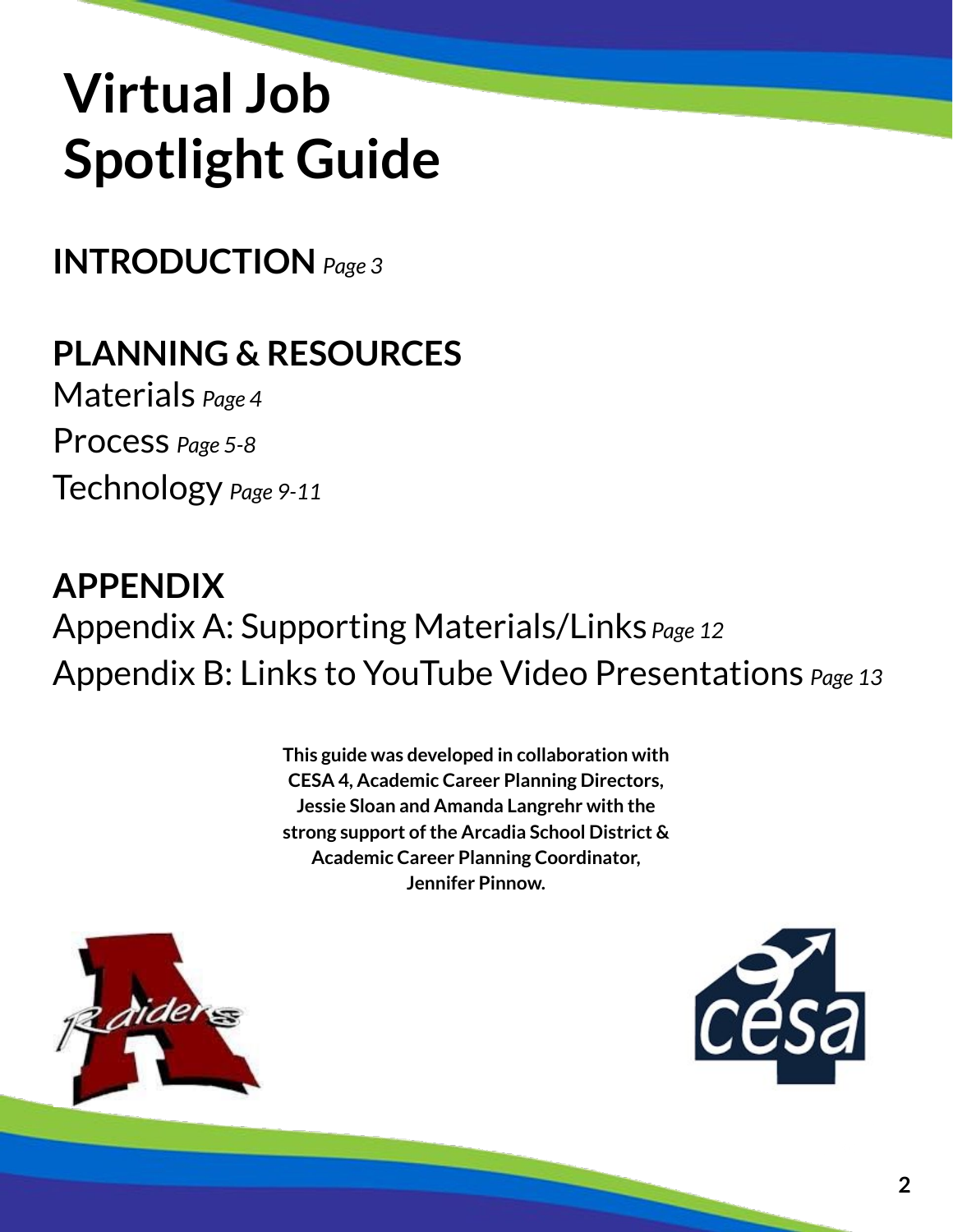### **INTRODUCTION**

COVID-19 restrictions have created a challenging environment for providing interactive Academic & Career Planning experiences. That said, districts have used creativity and technology to continue offering opportunities for students. This guide was developed based on an activity hosted by the Arcadia School District and CESA 4. The event provided a foundation for this guide and provides a ready made example for how virtual job spotlights can occur. While all Job Spotlights were hosted in a single day event, the materials provided in this guide allow for adaptation to individual needs.

### **THANK YOU** Thank you to the Arcadia School District for collaborating with us on the development of this Guide based on the event hosted in October 2020. The Arcadia School District is dedicated to offering Academic and Career Planning experiences to all students in grades 6-12. In reaction to the COVID-19 limitations, a plan was devised to create Virtual Job Spotlights and have live, albeit virtual, interactions between students and local employers. For added value, these Virtual Job Spotlights were recorded for students and staff to access in the future. In total, in the single day event, 20 Virtual Job Spotlights were hosted and shared with students and staff. These presentations were also shared out with students at Whitehall, Galesville-Ettrick-Trempealeau, and Blair-Taylor Schools Districts.

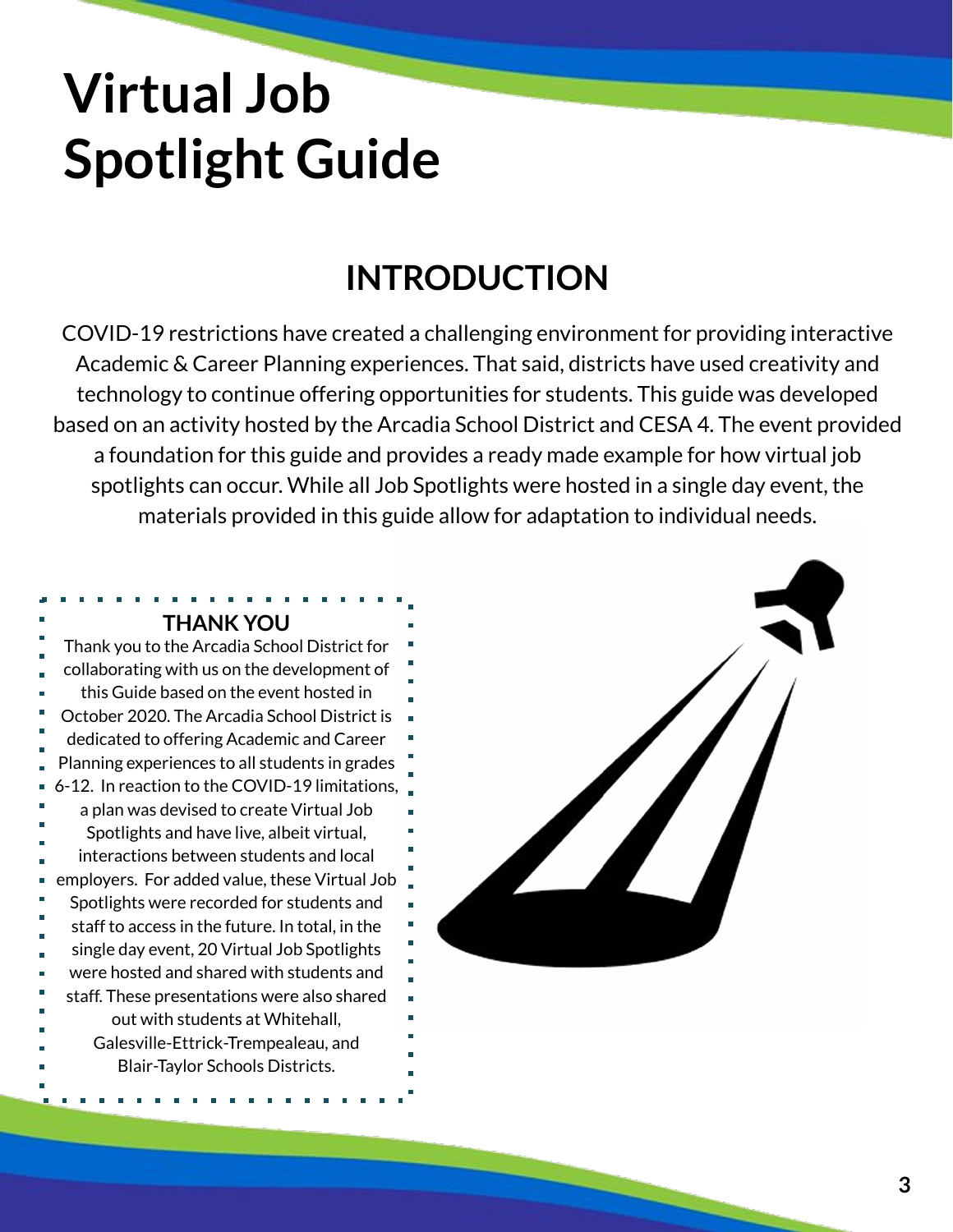## **PLANNING & RESOURCES**

#### **Planning & Resources**

CESA 4 in partnership with the Arcadia School District began brainstorming Virtual Job Spotlights in July 2020 to work through COVID 19 challenges. The result was a Virtual Job Spotlight that simultaneously hosted 20 different speakers. This collaborative event resulted in a cross industry representation of career opportunities throughout the region which were shared with students through virtual presentations. This guide provides a foundation for replicating Virtual Job Spotlight events. Please note that time spent will be based on the total number of job spotlights conducted.

In developing a Virtual Job Spotlight, here are some of the primary materials and process for a successful event:

#### **Materials**

- Employer Invites
- Marketing Posters
- Virtual Webinar Software (Zoom recommended)
- Cloud Storage Space, if recording
- Event Schedule
- Calendar Invites via Google calendar
- Room PC's, Laptop, Camera *(for presenter)*, Speakers for Staff and Career Presenter, Projectors
- Google Email to Access Zoom
- Google Drive to Save/Access Individual Presentations
- YouTube for Open Access Storage of Recordings
- **Thank You Cards**

#### **Process**

- Initial Planning
- Staff Needs & Training
- Event Planning
- Employer Outreach

### **Technology**

- Virtual Platform
- **Recording Considerations**
- **Storage**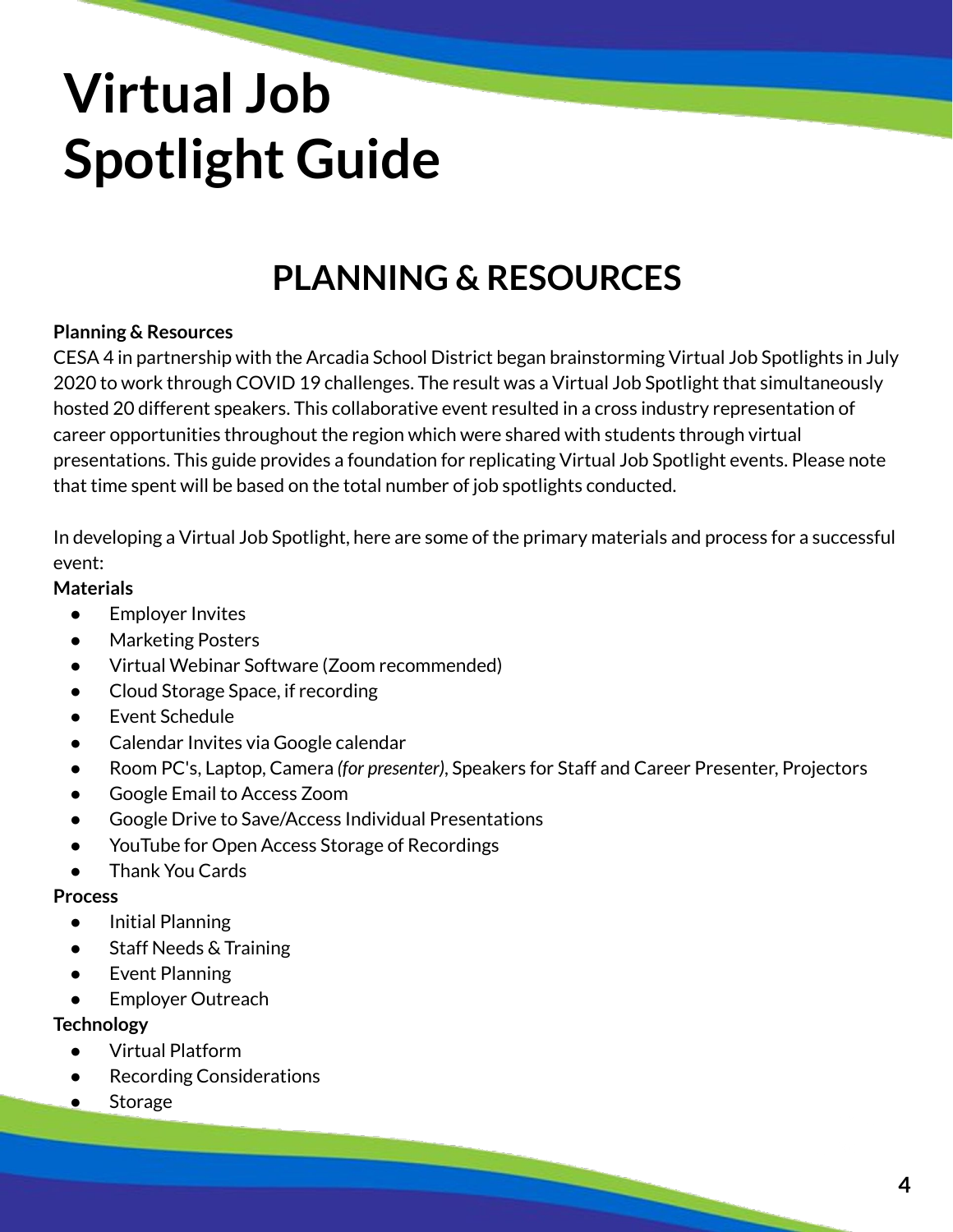### **PLANNING & RESOURCES**

#### **Process**

#### **Initial Planning & Brainstorming** *(1-2 Days)*

It is important to first identify what your event will look like.

- What do students need to learn about?
- Who are potential local employers?
- What should the virtual presentation look like?
- What does the ideal event look like?
- How many presenters/spotlights do you want to host?
- Do you plan to host all at the same time, or spread out over weeks, months, etc...?
- Software Needs
	- Zoom vs. Google Meets (or others)
	- Specific Consideration Notes:
		- Zoom charges more for recording 20 live sessions; Google Meets Free
		- Zoom cloud storage, can buy 20 licenses to record and have 1 master scheduler
	- Work Around: Do not do all spotlights at the same time to remain cost effective
- How will you decide what industry's/careers are represented?
	- LMI
	- Xello Data
	- Local Partnerships
	- Etc….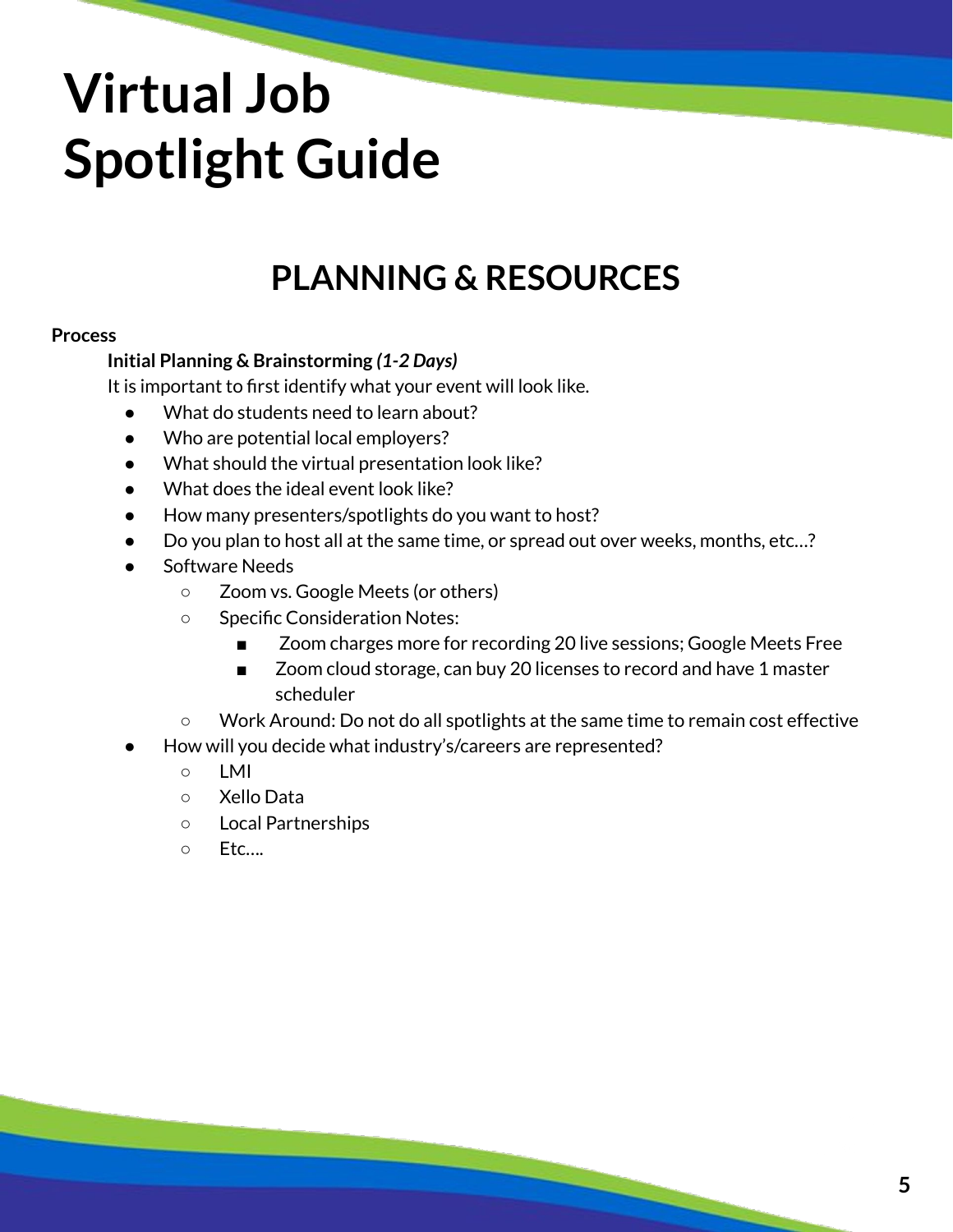### **PLANNING & RESOURCES**

#### **Process**

### **Staff Needs & Training** *(1-3 days)*

Once you determine how you want to host a spotlight you can identify your staffing needs.

- **Planning Team** 
	- 2 Lead Planners & Additional Assistant Planners Recommended *(final # depends on the number of events run simultaneously)*
	- Identify Roles/Responsibilities for each Stage
		- Planning, Contacts, Event, Follow Up
	- Sample numbers for 20 rooms/presenters simultaneously:
		- 2 Lead Planners & 5 Assistant Planners
		- 2 Staff per Presentation
			- 1 to Run the Virtual Session/Moderator
				- Recommend the moderator is in a different room.
			- 1 to monitor the room
				- Recommend the monitor uses the chat function for student questions, due to classroom feedback noise.
	- Plan ahead for absences, the need to go virtual, etc...
- District Technology Assistance/Staffing
	- Identify someone able to assist with staff logins, broken computers, speakers, projectors, etc...
- **Staff Training** 
	- Inform school staff of the Virtual Job Spotlight (email, meetings as needed)
	- Share documentation on how to access Zoom, career presentations and how to set up classroom PC (as needed)
	- [Day of Event Directions](https://docs.google.com/document/d/108FfwN1IF9PJSKILBw21z3yXLBBp_VjFqZj_ZeAmZpo/edit?usp=sharing)
	- Share Step by Step Directions with all adults moderating or supervising [Moderator/Additional Adult Training for Career Presenter Event](https://docs.google.com/document/d/1HSEjThqzj-MJwtA5zzIJefbmPVZsSDDT8thrW1y3U8s/edit?usp=sharing)
	- $\circ$  Additional staff training may be needed if hosting a fully virtual event
		- A practice run may be needed to understand technology needs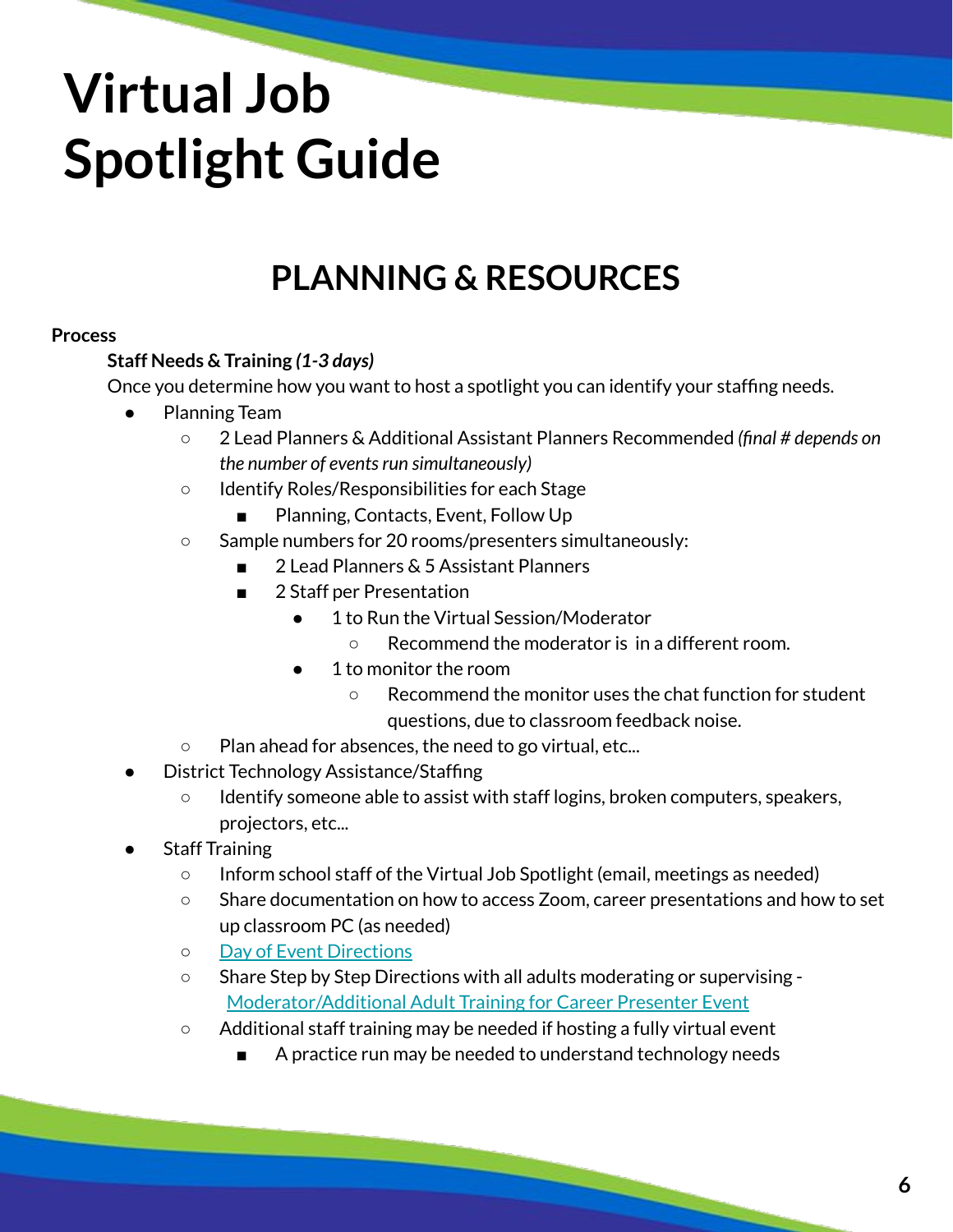### **PLANNING & RESOURCES**

#### **Process**

#### **Event Planning** *(2 Days)*

- **Job Spotlight Presenters** 
	- Identify potential presenters and make initial contact
	- Assign a staff member(s) responsible for communicating with the presenters
		- Initial contact, confirmation, follow up
- Student Engagement
	- Design student registration form via Google Form and send to students to identify who is attending each session
		- If you offer multiple sessions at the same time, how will students select?
		- Send Google Form to students to select desired employer presentation
		- Plan time to follow-up with students that do not respond
		- Arcadia School District incorporated this into their ACP Google Classroom
	- Create ACP Follow Up: Develop a student post presentation survey to complete reflecting on the day's activity.
	- Assign a staff member(s) responsible for follow ups

### **Marketing Work** *(1-2 Days)*

- Create poster to include a full listing of presenters [Job Spotlight Poster](https://drive.google.com/file/d/1L8KbzHHXu-xshxx5RGUfymJq1OSFKSm3/view?usp=sharing)
- Identify presenter rooms *(and virtual links)* and hang posters
- Share out the contact/login information

### **Coaching Sessions** *(up to 5 Days)*

- Confirm all career presenters and provide coaching sessions to presenters to help prepare
- Plan for Cancellations

### **Day of Event** *(1 Day)*

- Schedule of Events
- Ensure everything runs on schedule
- **[Sample Event Schedule](https://docs.google.com/document/d/1T3A7jJ3sE7_MSM0pJKSSzPUwIf-NwFcfTbEquqzdoUQ/edit?usp=sharing)**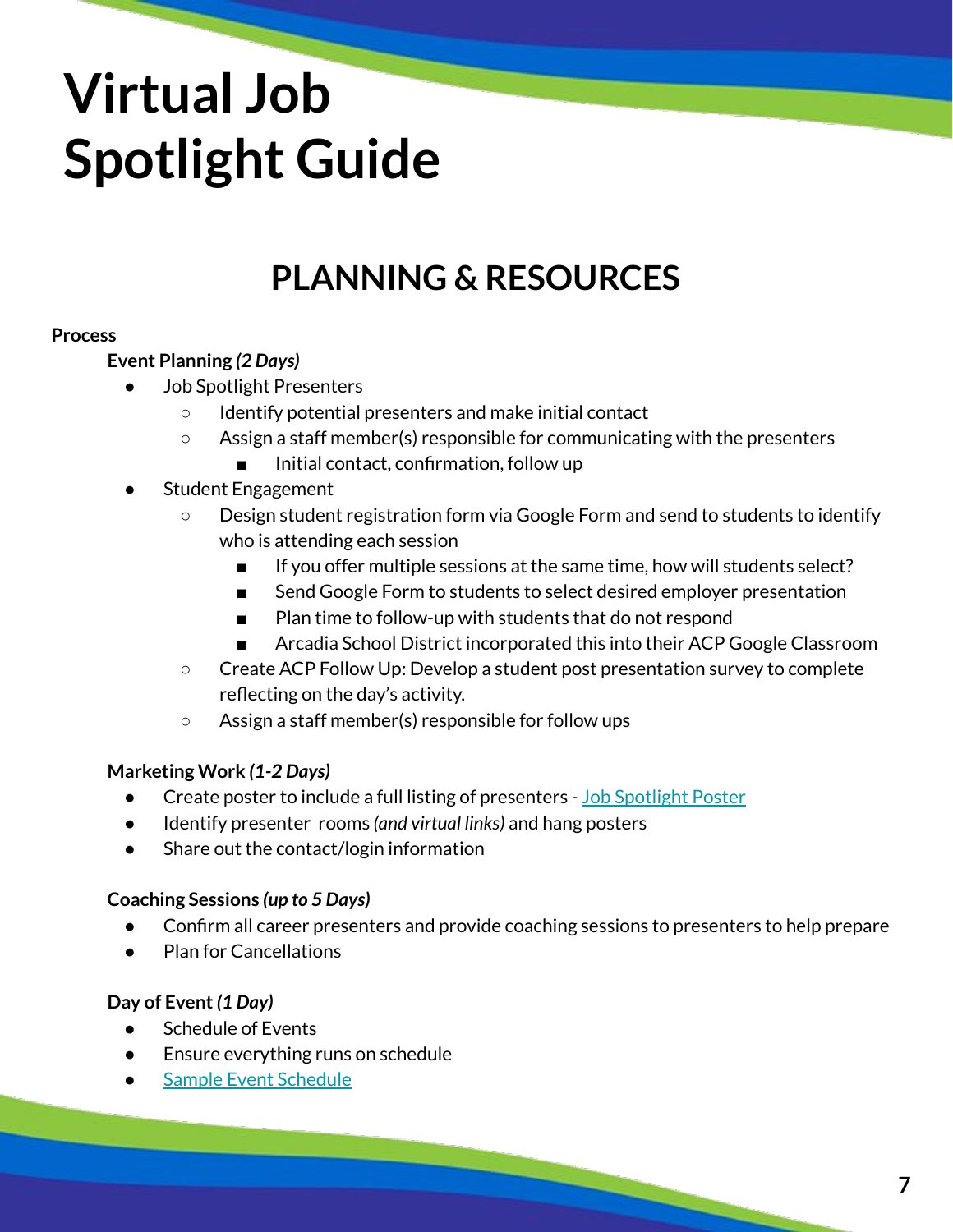### **PLANNING & RESOURCES**

#### **Process**

#### **Employer Contact** *(3-5 Days)*

- **Employer Contacts** 
	- Review employer information in Inspire, review Xello/ACP data about student interests, review local economic data for future jobs
	- Create a list of possible employer contacts to invite. Plan for extra presenters in case employers cancel
	- Offer coaching sessions to each employer/presenter to help them feel comfortable presenting virtually,
		- Software how to
		- **[Presentation Slide Template](https://docs.google.com/presentation/d/1VUlY6pCmExncGph6GOaGPmQfdJJAyPeZo8xDq-OnGwE/edit?usp=sharing)**
		- Provide a Structure of the Presentation for Consistency
		- Provide a Sample List of Questions
		- Allow for at least 20 minutes per presenter
		- Consider bilingual needs for presenters and students
	- Employer Resources:
		- [Career Presenter Invite](https://docs.google.com/document/d/1NgOV_bWYPawtyfNPkuZinlm0h9U8oc6pBJTF0eO-W0s/edit?usp=sharing)
		- [Job Spotlight Presenter Training](https://docs.google.com/document/d/1gK2OPGFnVvn8e2gDaoWMl6H3PHCjtLt5pqDD3iYeqrU/edit?usp=sharing)
		- [Presentation Slide Template](https://docs.google.com/presentation/d/1VUlY6pCmExncGph6GOaGPmQfdJJAyPeZo8xDq-OnGwE/edit?usp=sharing)
		- **[Interview Structure/Preparation Questions](https://docs.google.com/presentation/d/1tG0bS-lL0MJgXx9Uzh36sucgateX_hDo0VaOPIEDKuM/edit?usp=sharing)**
	- Remember to send Thank Yous
		- Tip have students create and send these!

#### **Follow Up Event** *(1 Day)*

- Student follow up Complete Google Form with reactions
- ACP Follow Up Activity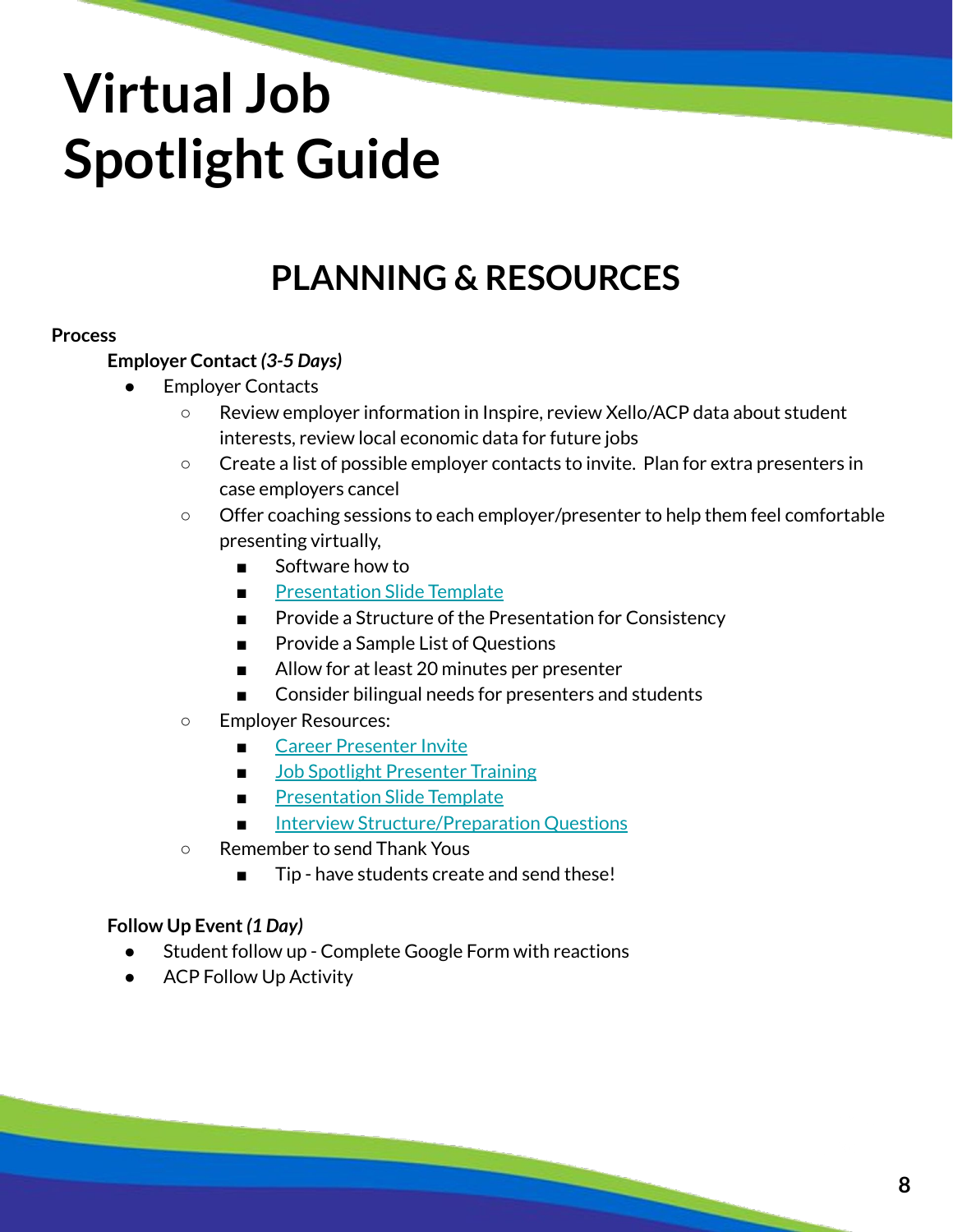### **PLANNING & RESOURCES**

### **Technology**

### **Virtual Platform Considerations: Zoom vs. Google Meets**

- Most schools are Google based. Google Meets is generally free to these schools.
	- [Record a video meeting](https://support.google.com/a/users/answer/9846751?hl=en) following these directions.
- Zoom is a paid for subscription
	- 20 licenses where purchased *(correlated to specific email addresses separate gmail accounts were created for each license and were used to house individual presentations)*
	- $\circ$  Extra cloud storage was purchased to handle 20, 1 hour records at the same time
	- Lead Planner can schedule all 20 licenses and send the links to all employers and teachers to join the meeting
	- Lead Planner has a list of all scheduled meetings with links and can send links to virtual students
	- Lead Planner can set up the virtual room to auto record to the cloud and retrieve later

### **Cloud Space**

- Check with District Technology Department about how much cloud space is available to record 30-60 minutes of Zoom or Google Meets
- Check how much bandwidth is available to record multiple meetings at one time
- Where will the recording be stored at the end of the session
	- i.e. staff computer, Google Drive, cloud, Zoom account
- How will you access the recordings?
- See Appendix B: Links to YouTube Video Presentations from Arcadia Event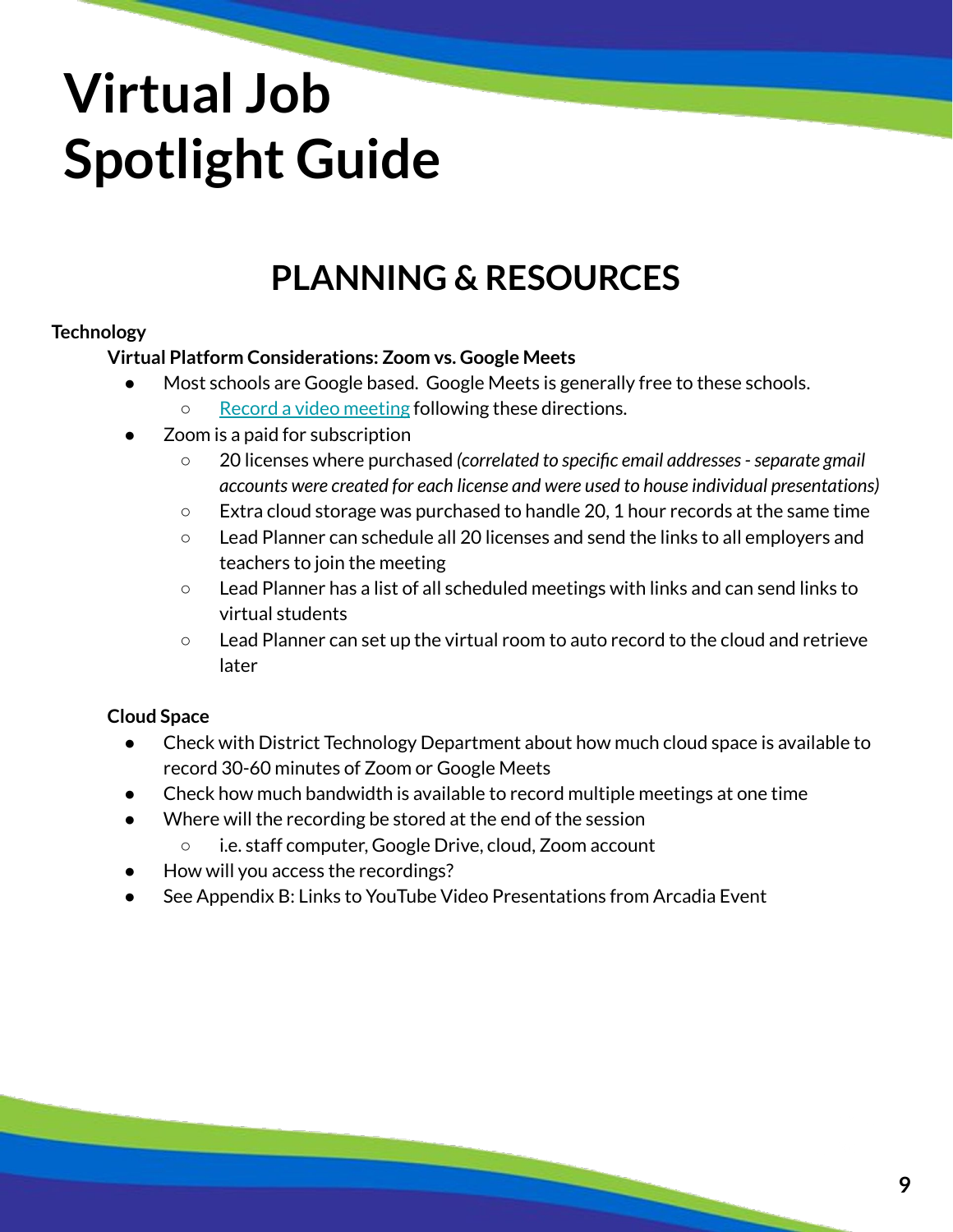### **PLANNING & RESOURCES**

### **Technology**

**Videoing Process/Considerations**

- Will students be video recorded?
- Will staff and employer be video recorded?
- Is there a district policy on recording and distributing video?
- Closed Captioning can be utilized in Google Slides

### **Permission to Record**

- Check with your school district policy and presenters to confirm permission
- The Arcadia event did not record students but did record career speakers
	- Some career presenters did not provide a copy of their presentation ahead of the recording for distribution but all presenters agreed with recording and sharing post event.

### **Recording Formats**

- Check with the virtual webinar software to understand the format of the records and how universally compatible they are to share
- Will you plan to share these out with students and staff at a later date?
- This event utilized Zoom, purchased additional cloud storage for 1 month, saved all recording within the Zoom cloud, downloaded each recording to a Google Drive
	- Google Drive allowed us to provide hyperlink access to recordings
	- Recordings where also stored on a YouTube channel to share outside of the organization
	- If saving to a Google Drive, what is the process to transfer ownership, if a staff member leaves the district?
		- YouTube is an option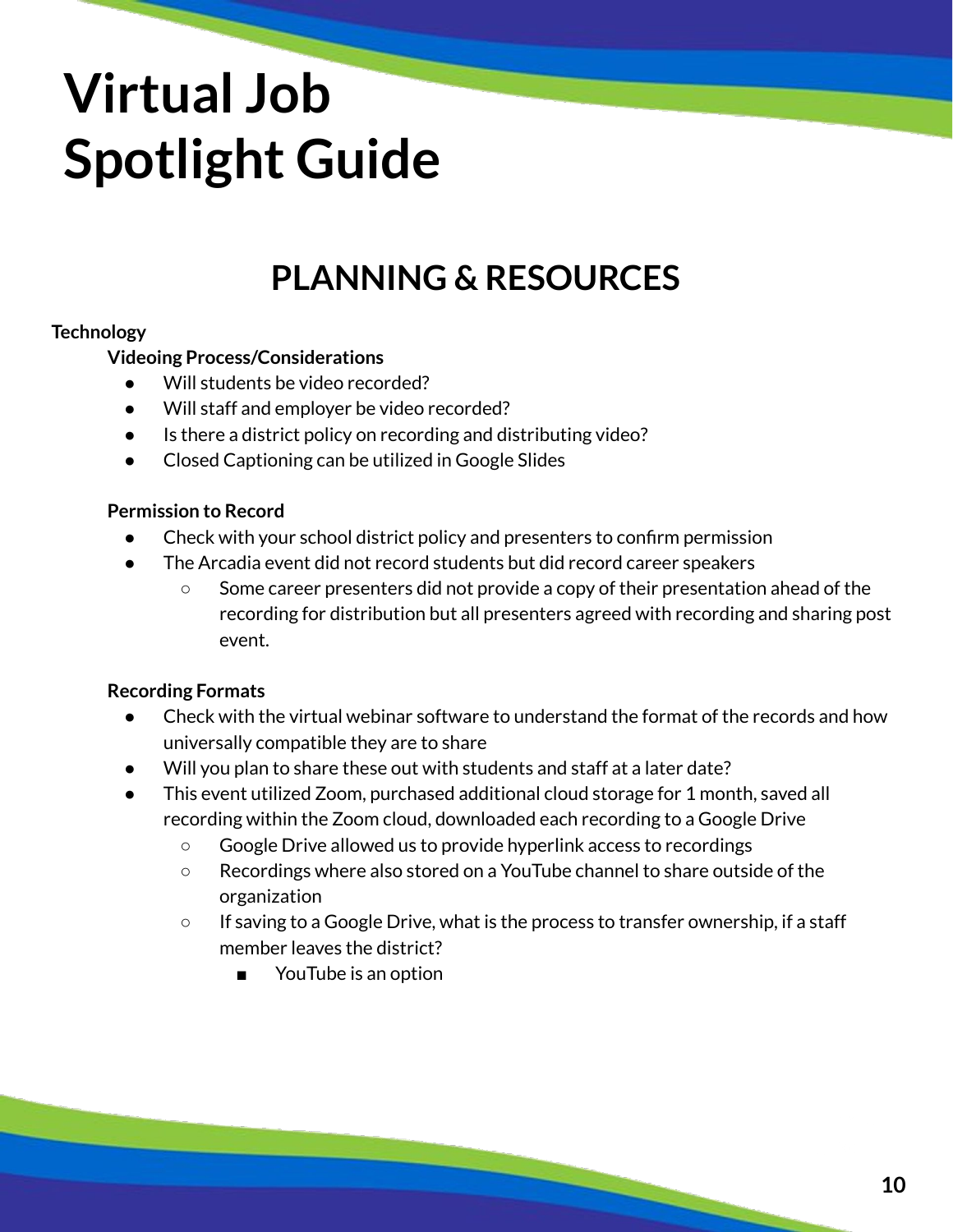### **PLANNING & RESOURCES**

### **Technology**

### **How to Share on YouTube**

- Create a YouTube channel to archive recorded videos in a format that is accessible to all devices.
- Cut and edit recorded videos to remove 20 minutes of pre-recording and after presentation shutdown.

#### **Directions to edit**

- Download from Zoom
	- Select "Recording Management" to see videos
- Review videos & trim
	- Watch the video first and write the times down that you want to start/end the viewing
	- Watch for any part of the video that would be inappropriate for students, families, and community members
- Open the video and click "Open with Photos"
	- Option is to right click on the screen and select "Photos"
	- Some PC default to Media Player this does not trim the video
	- Click on Edit & Create>Trim>Screen will open to the video and have a white pacer bar at the bottom
	- Move the "white circle" to the minute that you want to start and end
	- Click Save As
	- Save to a designated file location.
	- One video at a time, saving can take 20-30 minutes.
- Load to YouTube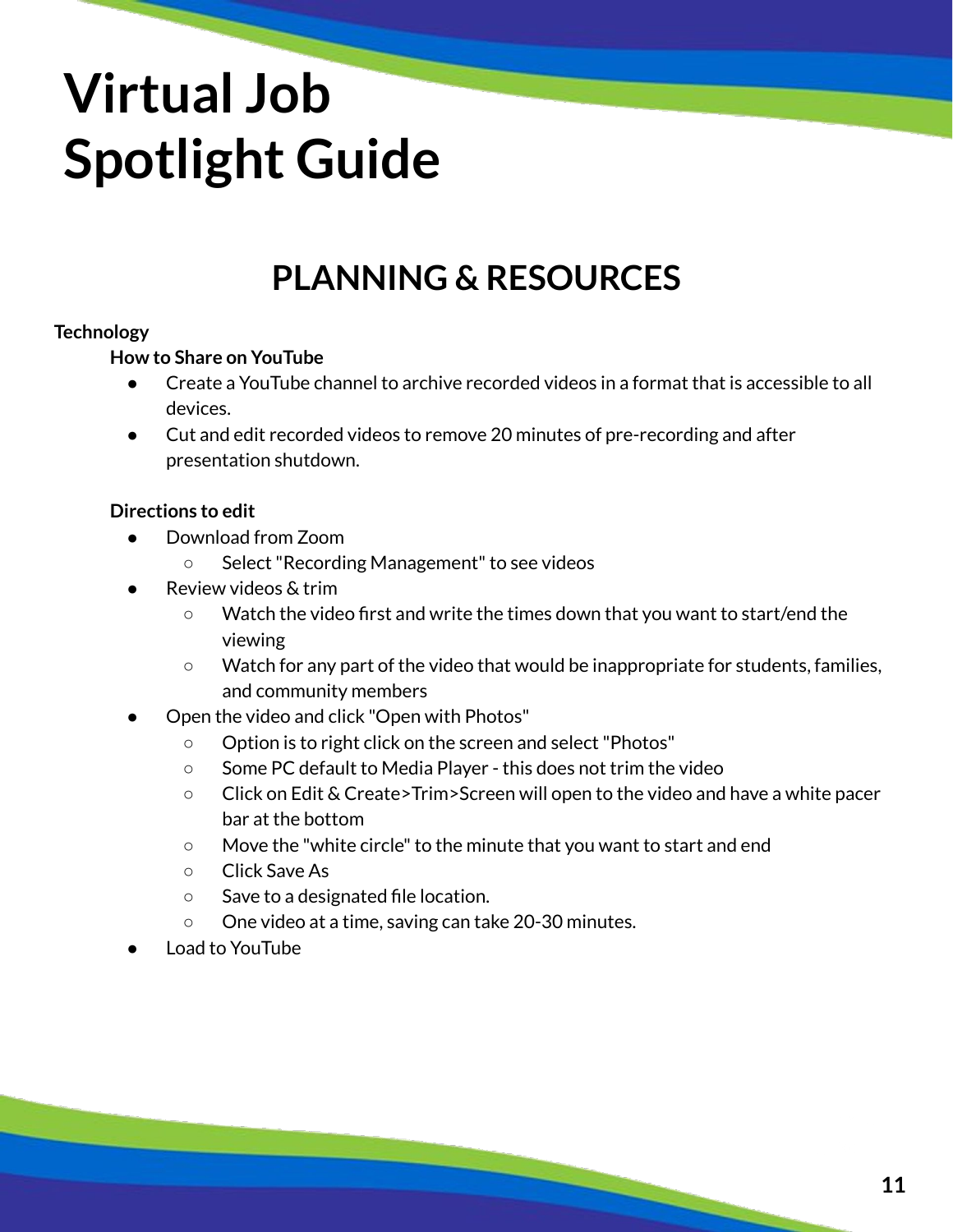### **APPENDIX A Supporting Materials/Links**

[Day of Event Directions](https://docs.google.com/document/d/108FfwN1IF9PJSKILBw21z3yXLBBp_VjFqZj_ZeAmZpo/edit?usp=sharing) [Moderator/Additional Adult Training](https://docs.google.com/document/d/1HSEjThqzj-MJwtA5zzIJefbmPVZsSDDT8thrW1y3U8s/edit?usp=sharing) [Job Spotlight Poster](https://drive.google.com/file/d/1L8KbzHHXu-xshxx5RGUfymJq1OSFKSm3/view?usp=sharing) [Sample Event Schedule](https://docs.google.com/document/d/1T3A7jJ3sE7_MSM0pJKSSzPUwIf-NwFcfTbEquqzdoUQ/edit?usp=sharing) [Presentation Slide Template](https://docs.google.com/presentation/d/1VUlY6pCmExncGph6GOaGPmQfdJJAyPeZo8xDq-OnGwE/edit?usp=sharing) [Career Presenter Invite and Outline](https://docs.google.com/document/d/1NgOV_bWYPawtyfNPkuZinlm0h9U8oc6pBJTF0eO-W0s/edit?usp=sharing) [Job Spotlight Presenter Training](https://docs.google.com/document/d/1gK2OPGFnVvn8e2gDaoWMl6H3PHCjtLt5pqDD3iYeqrU/edit?usp=sharing) [Interview Structure/Preparation Questions](https://docs.google.com/presentation/d/1tG0bS-lL0MJgXx9Uzh36sucgateX_hDo0VaOPIEDKuM/edit?usp=sharing) [Record a video meeting](https://support.google.com/a/users/answer/9846751?hl=en)

[Google Form - ACP Follow Up](https://docs.google.com/forms/d/1BSisxAmEU3k4aCxVmMKDUcUbF65OcJ9eJQkG7GiEkt4/copy)